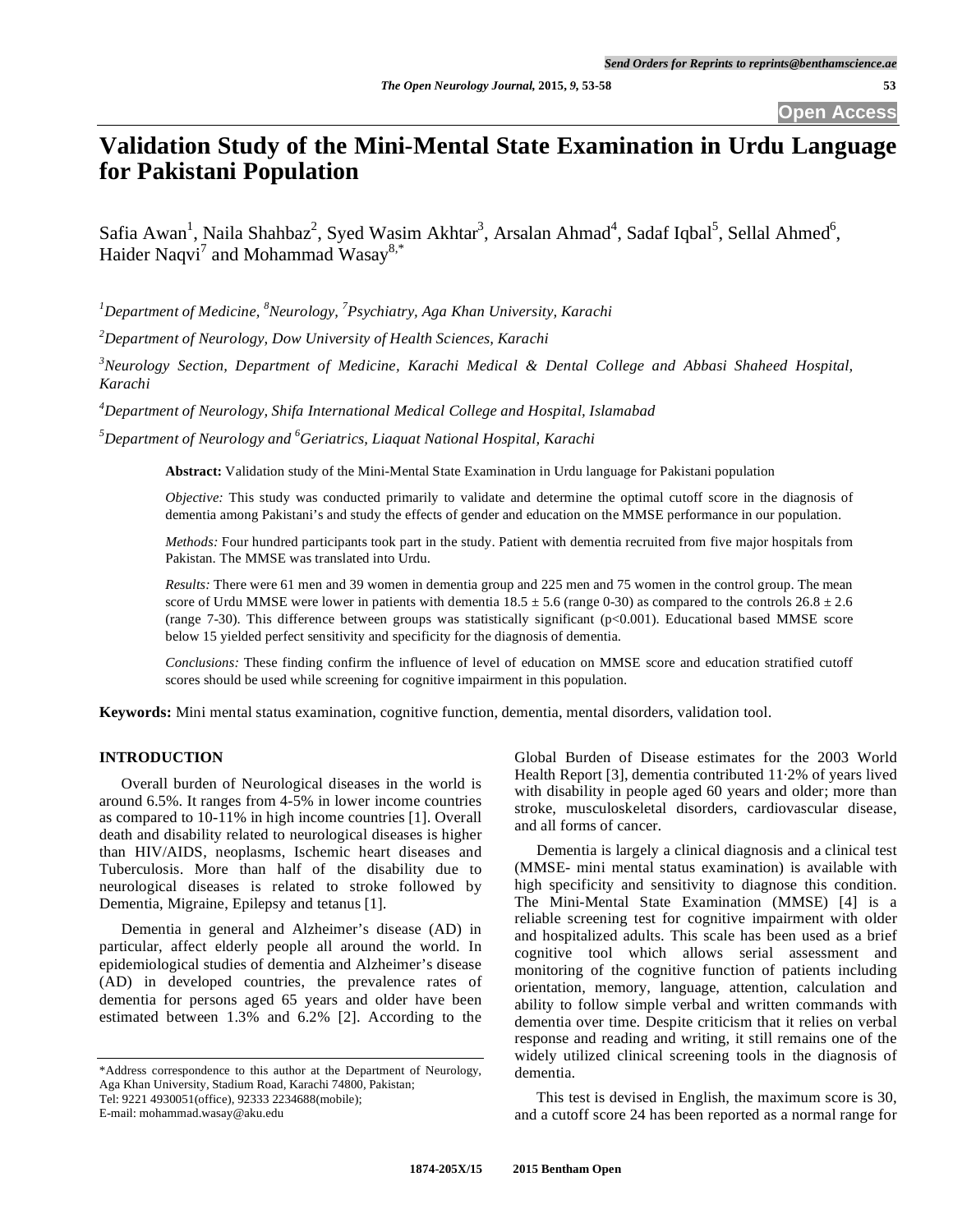cognition and has a sensitivity of 84% and a specificity of 80% in detecting dementia across different age groups [4]. However, validation studies in other non English speaking countries have reported different sensitivities and specificities [2, 5-9]. These differences are not due to variation in the native language but result of cultural and ethnic [10] differences has been shown to modify performance in the test [10]. Furthermore, the education levels [11] may also affect the results of MMSE within a specific community, hence the need for each country to have its own validation study to determine the optimal cutoff scores in the diagnosis of dementia.

 With 180.1 million residents reported in 2012, Pakistan is the sixth most populated country in the world More than sixty languages are spoken in Pakistan, including a number of provincial languages. Urdu is the national language of Pakistanis and Urdu is also one of the officially recognized languages in India. This test has not been validated in Urdu language. This is a major limitation in conducting population based studies for dementia. This test is being used in Pakistan by neurologist, psychiatrists, psychologist and other physician but due to lack of validation studies physicians are using cutoff values for US, UK and other developed countries which may be misleading for our patient population. Therefore, this study was conducted primarily to validate and determine the optimal cutoff score in the diagnosis of dementia among Pakistani's and secondarily to study the effects of gender and education on the MMSE performance in our population.

#### **MATERIALS AND METHODOLOGY**

 This is a matched case control study involved patients with dementia from the urban hospitals. Patient with dementia recruited from five major hospitals from Pakistan. The controls were age matched normal individuals from urban communities and those attending the hospital for reason other than dementia between january 2013 to july 2013. Patients attending neurology and dementia outpatient clinics were interviewed by neurologist or psychiatrists and those who fulfilled the Diagnostic and Statistical manual of Mental Disorders IV criteria for dementia [12] were invited to participate. Prior informed consent was obtained from all participants. The patients were excluded if they were neurological disorders, blindness, deafness and other mental disabilities.

#### **INSTRUMENT**

 This is an 11-item instrument, obtained by forward and back translation of Folstein's MMSE, by researchers who were fluent in both the English and Urdu languages. The researchers administering the MMSE were blinded to the original clinical diagnosis given. In case of illiterate subjects, the following two items were modified: instead of reading a command it was communicated verbally and subjects were asked to perform the command ('close your eyes'); instead of asking participants to write a spontaneous sentence, subjects were asked to articulate a spontaneous sentence.

 Convenience sampling was used by getting the questionnaires filled during the study period.

 The study was approved by the Ethical Review Committee (ERC) of the Aga Khan University, Hospital. A trained MBBS qualified doctor administered the study questionnaire and the MMSE.

### **STATISTICAL ANALYSIS**

 Descriptive analysis was done for demographic and clinical features and results were presented as mean ± standard deviation for quantitative variables and number (Percentage) for qualitative variables. Comparison between groups and educational backgrounds was performed with the ANOVA. The mean of Urdu MMSE score were compared between genders in all subjects by using independent samples t-test. The internal consistency of MMSE was assessed by Cronbach's  $\alpha$  for the total scale and each individual item. In order to determine the optima cutoff scores, the sensitivity and specificity were calculated. All analyses were performed with the SPSS software package, version 19.0 (SPSS, Chicago, Ill.,USA). All p-values were two sided and considered as statistically significant if < 0.05.

#### **RESULTS**

 A total of four hundred participate in this study. On hundred participant (25%) had a clinical diagnosis of dementia based on criteria of the Diagnostic and Statistical Manual of Mental Disorders IV [12] and 300 (75%) were controls. There were 61 men and 39 women in dementia group and 225 men and 75 women in the control group. Forty two (10.5%) subjects were illiterate; 28% of the samples were received school level education (up to 10 grades). The mean score of Urdu MMSE was  $24.8 \pm 5.7$ (range; 0-30); the mean scores for MMSE were lower in patients with dementia  $18.5 \pm 5.6$  (range 0-30) as compared to the controls  $26.8 \pm 2.6$  (range 7-30) Table 1. This difference between groups was statistically significant (p<0.001). The mean MMSE score was  $25.3 \pm 4.8$  for male and  $23.5 \pm 7.3$  for female (p value=0.004).

 The subjects with primary education and no education had significantly lower mean score in both group. Subjects with illiterate and up to 10 grades had significantly lower mean scores in patients with dementia group compare to those with higher education (p<0.001). In control group, illiterate group had lower mean MMSE as compared to secondary education group. The mean MMSE score were high in male as compared to female in both groups but this difference was not statistically significant (Table **2**).

 These results were further stratified by gender. The mean MMSE scores were significantly better in males with higher education compared to those with primary or no education in dementia group and control group. Significant gender difference present in male subjects with lower education in both groups. Having secondary or higher education did not significantly affect the MMSE score in females (Table **3**).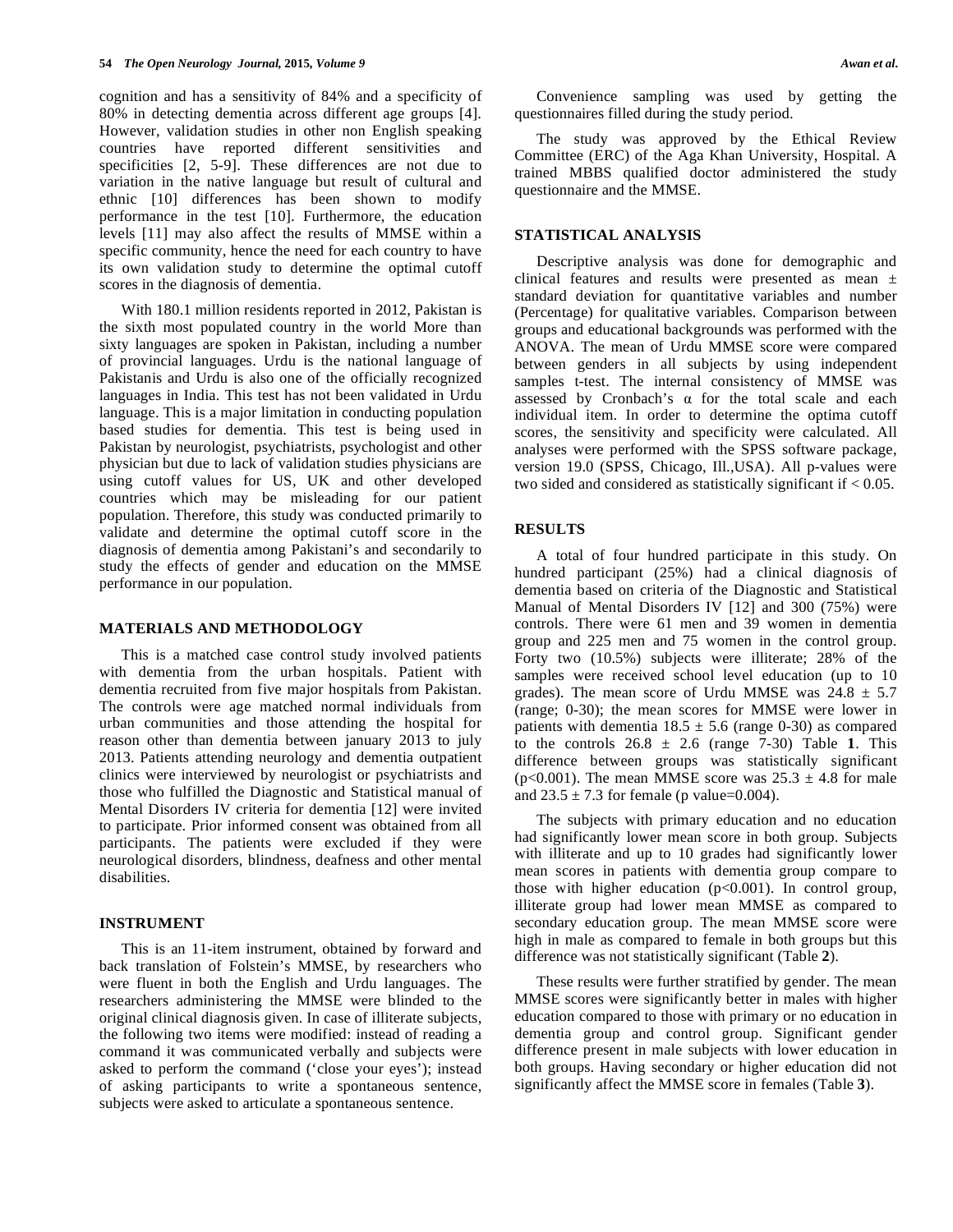## **Table 1. Demographic characteristics of study population (n=400).**

|                      | <b>Total</b>    | Dementia $(n=100)$ | No dementia (n=300) | p value |
|----------------------|-----------------|--------------------|---------------------|---------|
| Age, in years        | $64.4 \pm 18.0$ | $66.7 \pm 11.2$    | $61.02 \pm 10.3$    |         |
| Gender               |                 |                    |                     |         |
| Male                 | 286(71.5)       | 61(61)             | 225(75)             | 0.01    |
| Female               | 114(28.5)       | 39(39)             | 75(25)              |         |
| Education            |                 |                    |                     |         |
| Illiterate           | 42(10.5)        | 24(24)             | 18(6.0)             | < 0.001 |
| Primary (1-5 grade)  | 38(9.5)         | 14(14)             | 24(8.0)             |         |
| Matric (6-10 grades) | 75(18.8)        | 23(23)             | 52(17.3)            |         |
| Up to graduation     | 172(43)         | 24(24)             | 148(49.3)           |         |
| Master               | 73(18.3)        | 15(15)             | 58(19.3)            |         |
|                      |                 |                    |                     |         |
| MMSE-Urdu score      | $24.8 \pm 5.7$  | $18.5 \pm 7.6$     | $26.8 \pm 2.6$      | < 0.001 |
|                      |                 |                    |                     |         |

### **Table 2. Mean MMSE-Urdu score based on educational level and gender.**

|                          | Mean Score $\pm$ SD | p Value | <b>Pairwise Comparison</b> |
|--------------------------|---------------------|---------|----------------------------|
| Patients with dementia   |                     |         |                            |
| Education                | $14.3 \pm 7.6$      | < 0.001 |                            |
| Illiterate $(1)$         | $17.2 \pm 6.3$      |         | $(1)$ vs. $(5)$ <0.001     |
| Primary (1-5 grade) 2    | $17.3 \pm 8.3$      |         | $(2)$ vs $(5)$ 0.01        |
| Matric (6-10 grades) 3   | $20.3 \pm 1.1$      |         | $(3)$ vs $(5)$ 0.006       |
| Up to graduation (4)     | $25.4 \pm 4.7$      |         | $(4)$ vs $(1)$ 0.03        |
| Master $(5)$             |                     |         |                            |
|                          |                     |         |                            |
| Gender                   |                     |         |                            |
| Male                     | $19.7 \pm 6.5$      | 0.05    |                            |
| Female                   | $16.7 \pm 8.8$      |         |                            |
|                          |                     |         |                            |
| Patient without dementia |                     |         |                            |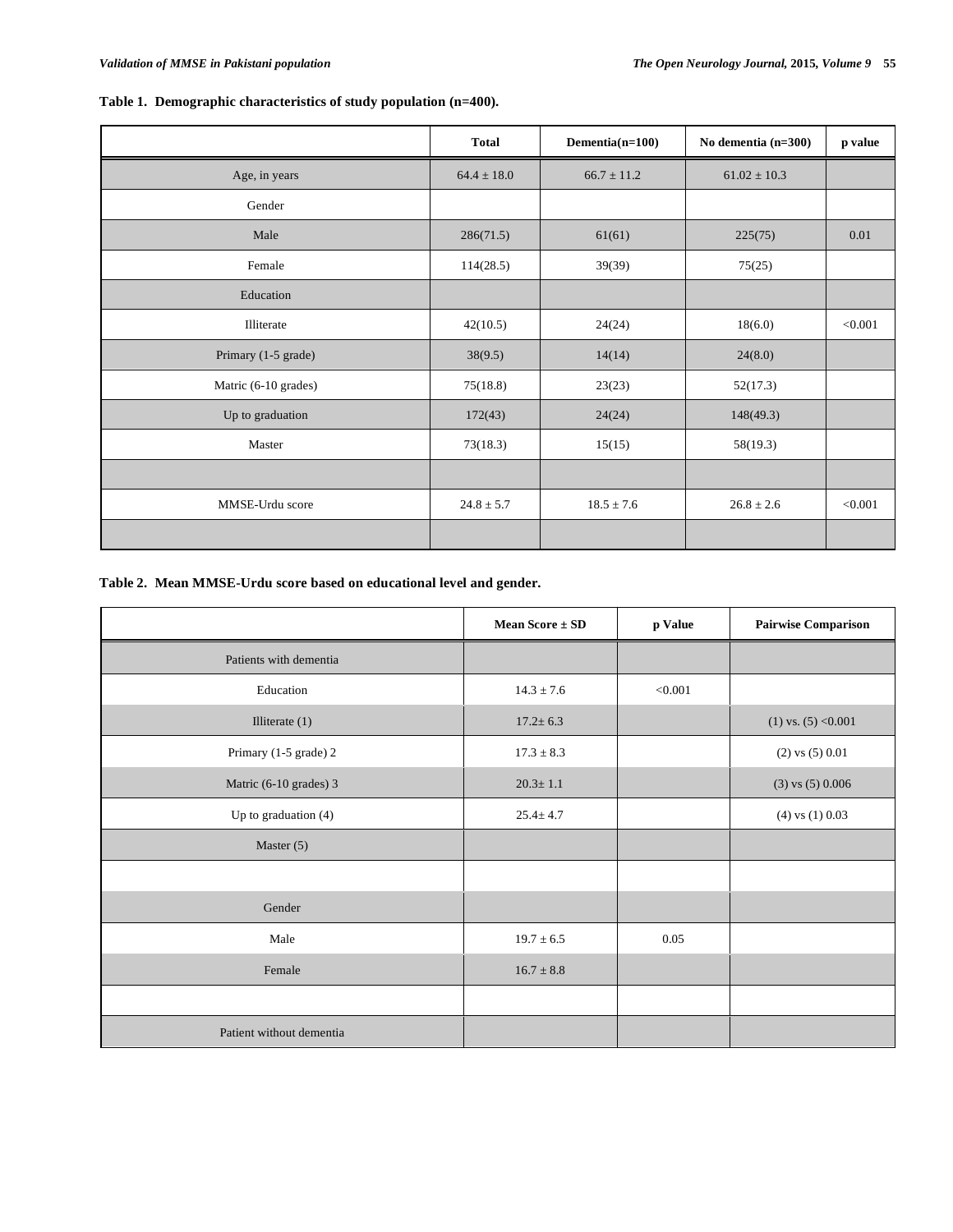### **56** *The Open Neurology Journal, 2015, Volume 9 Awan et al. Awan et al.*

Table **2**. contd…

|                      | Mean Score $\pm$ SD | p Value | <b>Pairwise Comparison</b> |
|----------------------|---------------------|---------|----------------------------|
| Education            |                     |         |                            |
| Illiterate           | $25.0 \pm 5.4$      | 0.01    | $(1)$ vs $(3)$ 0.02        |
| Primary (1-5 grade)  | $26.3 \pm 2.8$      |         |                            |
| Matric (6-10 grades) | $27.2 \pm 2.7$      |         |                            |
| Up to graduation     | $27.1 \pm 2.0$      |         | $(4)$ vs $(1)$ 0.01        |
| Master               | $26.7 \pm 2.2$      |         |                            |
|                      |                     |         |                            |
| Gender               |                     |         |                            |
| Male                 | $26.8 \pm 2.7$      | 0.53    |                            |
| Female               | $27.0 \pm 2.0$      |         |                            |

### **Table 3. Mean MMSE-Urdu score inpatients with and without dementia between genders, based on educational level.**

|                          | Male           | P Value | Female         | p value |
|--------------------------|----------------|---------|----------------|---------|
| Dementia group           |                |         |                |         |
| Education                |                |         |                |         |
| Illiterate               | $16.8 \pm 5.4$ | 0.001   | $11.9 \pm 8.8$ | 0.12    |
| Primary (1-5 grade)      | $16.3 \pm 6.4$ |         | $18.3 \pm 6.5$ |         |
| Matric (6-10 grades)     | $17.8 \pm 6.7$ |         | $16.8 \pm 9.8$ |         |
| Up to graduation         | $20.4 \pm 5.8$ |         | $20.2\pm6.0$   |         |
| Master                   | $26.5 \pm 3.9$ |         | $23.2 \pm 5.9$ |         |
|                          |                |         |                |         |
| Patient without dementia |                |         |                |         |
| Education                |                |         |                |         |
| Illiterate               | $24.8 \pm 5.5$ | 0.01    | 29             | 0.8     |
| Primary (1-5 grade)      | $26.2 \pm 2.9$ |         | $27.5 \pm 0.7$ |         |
| Matric (6-10 grades)     | $27.2 \pm 2.8$ |         | $28 \pm 2.6$   |         |
| Up to graduation         | $27.1 \pm 2.0$ |         | $26.9 \pm 2.0$ |         |
| Master                   | $26.5 \pm 2.2$ |         | $27 \pm 2.2$   |         |
|                          |                |         |                |         |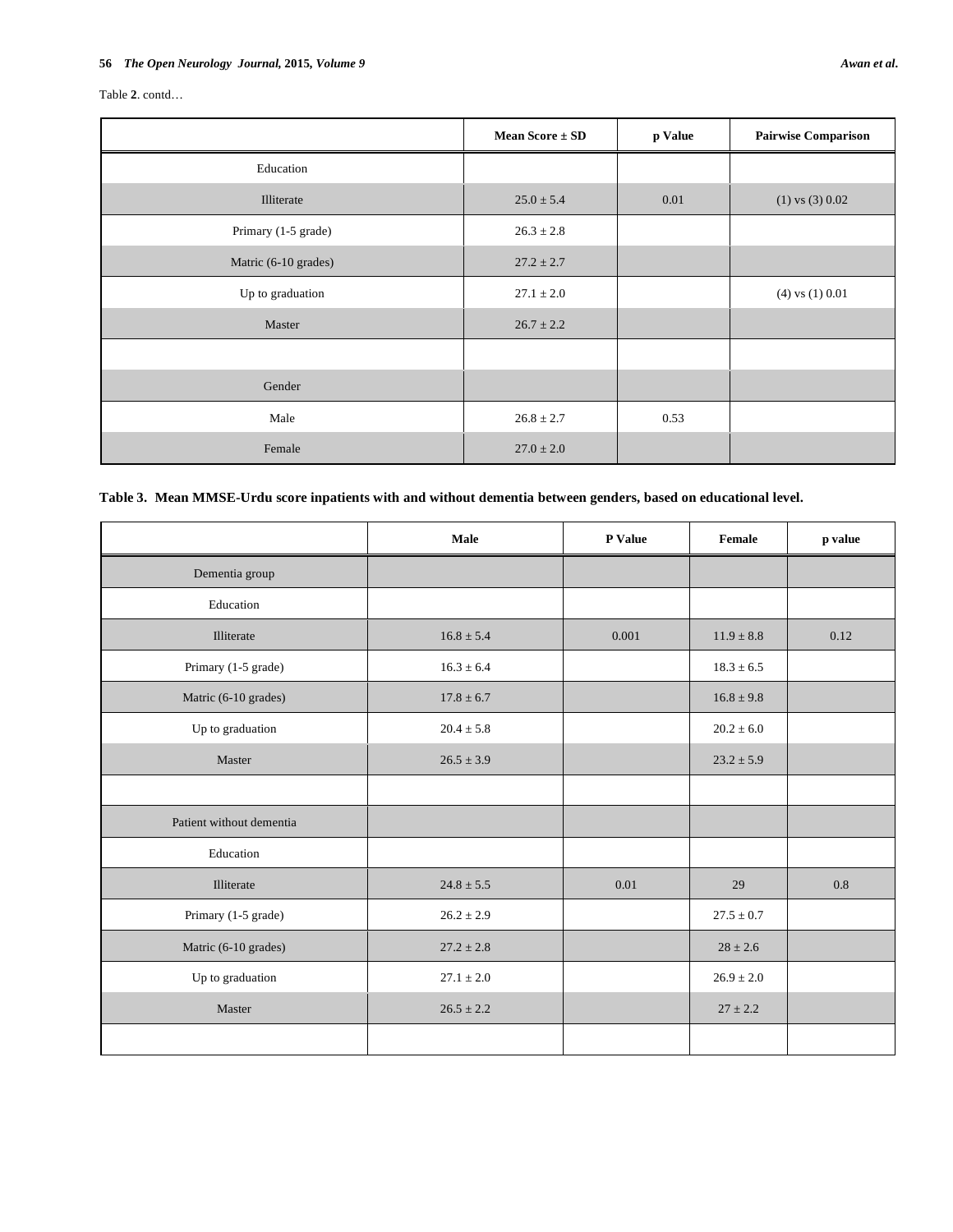| <b>Cutoff Score</b> | Combine | <b>Illiterate</b> | Primary (1-5 grade) | Matric (6-10 Grades) | <b>Up to Graduation</b> | <b>Master</b> |
|---------------------|---------|-------------------|---------------------|----------------------|-------------------------|---------------|
| Optimal cutoff      | 24      | 10                | 10                  | 12                   | 12                      | 15            |
| Sensitivity (%)     | 69      | 79                | 85                  | 78                   | 91                      | 93            |
| Specificity $(\%)$  | 93      | 94                | 100                 | 100                  | 100                     | 100           |
|                     |         |                   |                     |                      |                         |               |

**Table 4. Screening ability of MMSE-Urdu score based on education level.** 

 The sensitivity and specificity for optimal cutoff score of Urdu MMSE are shown in Table **4**. The cutoff score of 24 appeared to be the best with sensitivity of 69% and specificity of 93%. Educational based MMSE score showed different cutoff values. Any score below 15 yielded perfect sensitivity and specificity for the diagnosis of dementia in this study. The internal consistency coefficient was obtained. Overall, the Cronbach's  $\infty$  was 0.74 for Urdu MMSE.

### **DISCUSSION**

 The MMSE has been one of the most widely used instruments for screening dementia. It is also used to estimate the severity of cognitive impairment and to follow the course of cognitive changes in an individual over time. This study showed that Urdu version of MMSE is a valid and reliable measure in the diagnosis of dementia in our population. The Urdu MMSE score was found it to be a user friendly, easy to administer scale.

 Screening tests should be able to detect cognitive impairment and discriminate between subjects with and without disease. Results showed that the mean difference of total scores between groups was significant. This signifies the ability of the instrument to discriminate between subjects with normal and abnormal cognitive function.

 The mean MMSE score for control group in this study is high and this finding is consistent with the previous studies [13, 14]. The reason may be that most of control subjects in this study were educated as compare to dementia group. Xu et al. calculated different cutoff score for educated and uneducated individuals [15].

 This study showed that the educational level, similar to previous results, significantly affect the MMSE score [11, 13, 15, 16]. The mean MMSE scores improved progressively with improvement in the education level from primary to higher levels in dementia group. In males, mean score increased significantly as education level increased in both groups. Though, in females' education level did not affect the MMSE performance in dementia and control groups. However, study from Malaysia indicate that educational background affects the mean MMSE score in control group [13]. Therefore, a variety of cutoff scores could be found in the literature. The cutoff scores are generally higher for education individuals than those who are uneducated [13, 15]. The greater performance of the educated subjects as compared to the uneducated subjects confirmed the educational bias of the MMSE, as other studies have reported [17-20]. The mean score of above primary education level subjects falls within the conventional cut-off score of <24 in Western countries [4], and there would have been no need for any adjustment if all the individuals were literate.

 Male performance is significantly better in MMSE score compared to female. Male have a high MMSE score as compared to female in dementia group. Gender has been known to influence MMSE score [21, 22]. A study using Arabic MMSE version showed lower MMSE score for women [19]. However, a study from Persia reported that gender had no effect on MMSE score [14]. Significant sociodemographic factors and gender differences in MMSE score among cases with low educational background have been reported previously [11, 13, 18, 23].

 The optimal cutoff scores 23/24 has a low sensitivity of 69% with specificity of 93%. Studies in other population groups have also yielding different cutoff scores. A study from South Korea showed the similar cutoff but high sensitivity 92% with 91.5% specificity [24]. The sensitivity of the Persian MMSE was 98% with a score of 23 [14]. While in Saudi Arabia population, a cutoff score of 11 was 100% sensitive and 97% specific for the diagnosis of dementia [19]. These observations further highlight the need for each population to use their own validated versions of the MMSE. Based on Cronbach's  $\infty$  all items of MMSE had a discriminatory values in differentiating those with and without dementia, the  $\infty$  coefficient was 0.74, implies that this instrument is valid and reliable as a screening tool for dementia in our population

#### **CONCLUSION**

 In conclusion, this is the first validation study of the MMSE-Urdu among Pakistani population. The cutoff score presented here should be considered with caution. Pakistan is a developing country with limited health care resources and a literacy rate of only 45%. Prior to screening, the patient's education level should be ascertained. Hence, the results might not generalize to all healthy subjects and to patients with mild cognitive impairment. A future population based study with large sample of subject has been design to investigate the reliability of instrument in Urdu speaking communities.